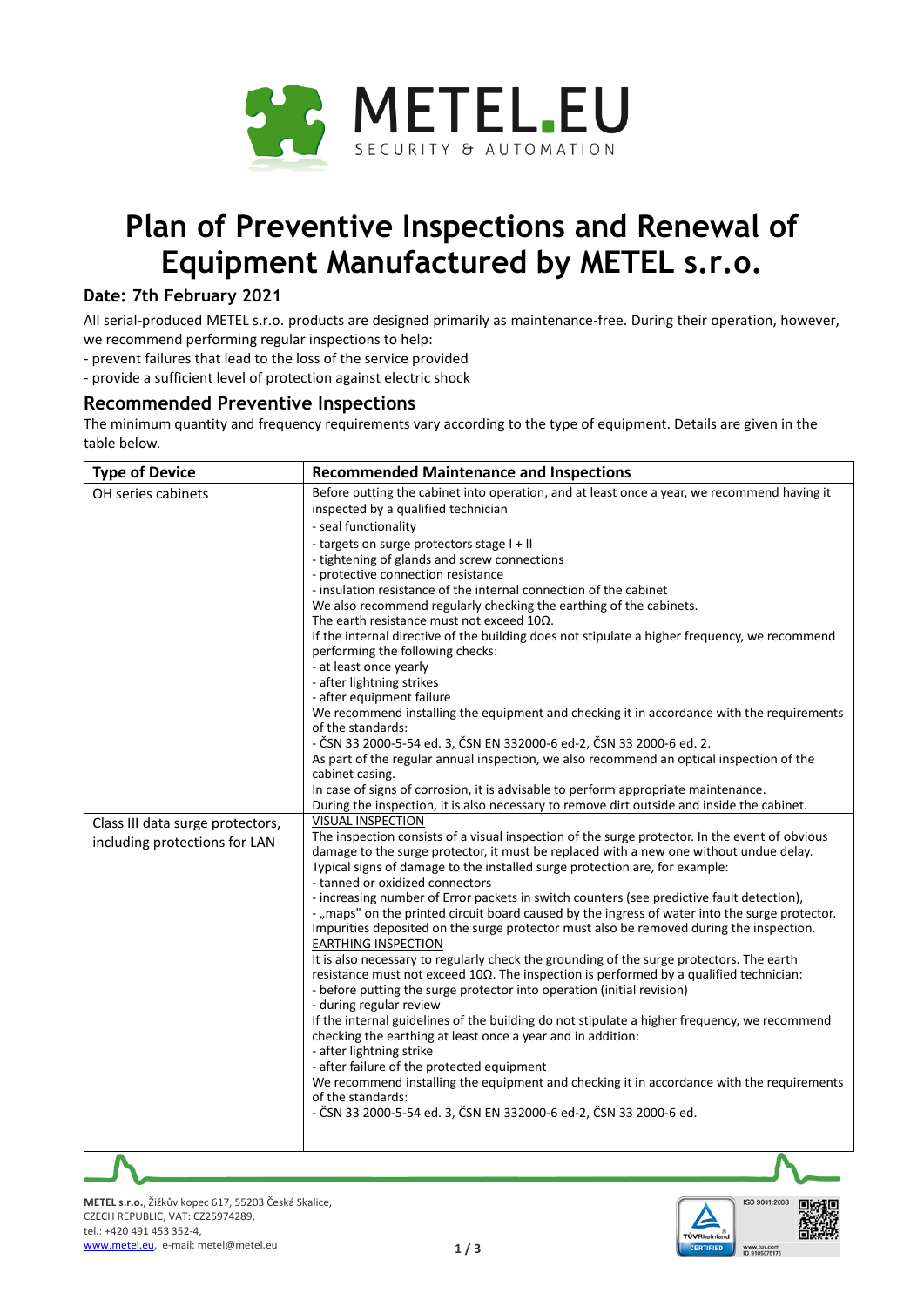

| <b>Type of Device</b>               | <b>Recommended Maintenance and Inspections</b>                                                                                                                                        |
|-------------------------------------|---------------------------------------------------------------------------------------------------------------------------------------------------------------------------------------|
| <b>LAN-RING industrial switches</b> | The devices are designed as maintenance-free. For types that are equipped with a green-<br>yellow ground wire, we recommend that you regularly check the ground resistance, which     |
| Media converters                    | must not exceed $10\Omega$ . The inspection is performed by a qualified technician:<br>- before putting the equipment into operation (initial inspection)                             |
| <b>PLC IPLOG</b>                    | - during regular review                                                                                                                                                               |
| IO modules                          | If the internal guidelines of the building do not stipulate a higher frequency, we recommend<br>checking the earthing at least once a year. We recommend installing the equipment and |
| Chargers and other active           | checking it in accordance with the requirements of the standards:<br>- ČSN 33 2000-5-54 ed. 3                                                                                         |
| devices of the LAN-RING &           | - ČSN EN 332000-6 ed-2                                                                                                                                                                |
| <b>IPLOG</b> system                 | - ČSN 33 2000-6 ed. 2                                                                                                                                                                 |
| Optoconverters                      | Impurities deposited on the device must also be removed during the inspection.                                                                                                        |
|                                     | <b>Predictive Fault Detection</b>                                                                                                                                                     |
|                                     | Industrial LAN-RING switches support the SNMPv3 protocol enabling the detection of error                                                                                              |
|                                     | packets at the input and output of all ports. This detection also serves as a fault prediction.                                                                                       |
|                                     | For this reason, we recommend reading the "Ingress Error" and "Egress Error" counter values<br>at hourly intervals. Changing values are a symptom of:                                 |
|                                     | - decrease in the quality of connected optical fibers (reflections, attenuation)                                                                                                      |
|                                     | - decrease in the quality of connected UTP / FTP cables (oxidation of contacts, humidity in the                                                                                       |
|                                     | cables)                                                                                                                                                                               |
|                                     | - damage to internal electronics                                                                                                                                                      |

## **Renewal of Equipment Manufactured by METEL s.r.o.**

Recommendations for the renewal of manufactured equipment vary according to their type. When optimizing recovery costs and ensuring long-term system functionality, we recommend that you consider:

**Equipment Warranty Period**: All defects covered by the warranty according to the Warranty Conditions are rectified free of charge at this time. During the warranty period, we guarantee the availability of spare parts, in case of their unavailability, the replacement of a defective piece with a functional piece of the same type or equivalent.

**Equipment Life (maximum period for which it is expedient to plan the use of the equipment):** The service life of the device is determined by its construction. During development, we emphasize the longevity of the device (even after the warranty period has expired) and backward compatibility. The current 3rd generation LAN-RING industrial switches (F series) are therefore backward compatible with even the oldest 1st generation, including support for the SIMULand configuration tool. We also guarantee backward compatibility, including support for unified configuration software, for the upcoming 4th generation of LAN-RING switches (G series).

We recommend starting the renewal of installed devices at the latest at the end of their warranty period and ending **at the latest by the end of the equipment's service life. We do not add service material for devices with an expired service life. The possibility of repairing them may therefore be limited.**

#### **LAN-RING System Recovery Note**

With each new generation (-, E, F, G) we add new functions to the configuration, including security. These features **may not always be added to older generations due to limited memory size or computing power. Therefore, we always recommend performing recovery over entire network segments, ie, for example, replacing all devices on the optical ring (not just part of them).**

See the table on the other side for more information on device recovery.



[www.metel.eu,](http://www.metel.eu/) e-mail: metel@metel.eu